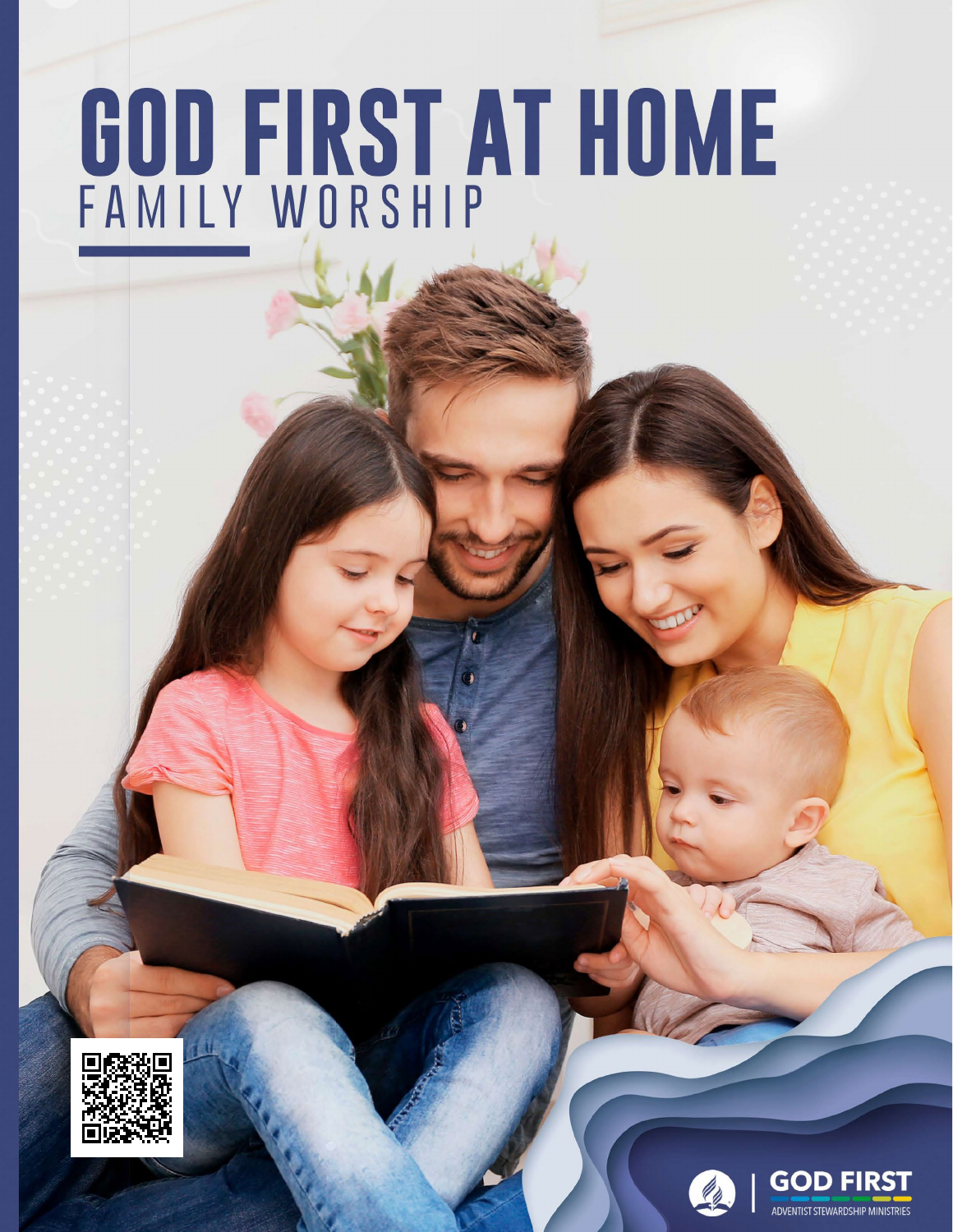#### **God First At Home—Family Worship**

Copyright ©2019 by Stewardship Ministries Department Compiled by Marcos F. Bomfim Edited by Johnetta B, Flomo and Sandra Blackmer Page Design and Layout, Johnetta B. Flomo Cover, Synesthezia Emotional Marketing LLC

This material may be translated, printed, or photocopied by any Seventh-day Adventist entity without securing further permission. Republished documents must include the credit line: "Stewardship Ministries Department, General Conference of Seventh-day Adventists, used by permission." Selling this work for profit is prohibited.

Stewardship Ministries Department General Conference of Seventh-day Adventists 12501 Old Columbia Pike Silver Spring, MD 20904, USA [www.adventiststewardship.com](http://www.adventiststewardship.com)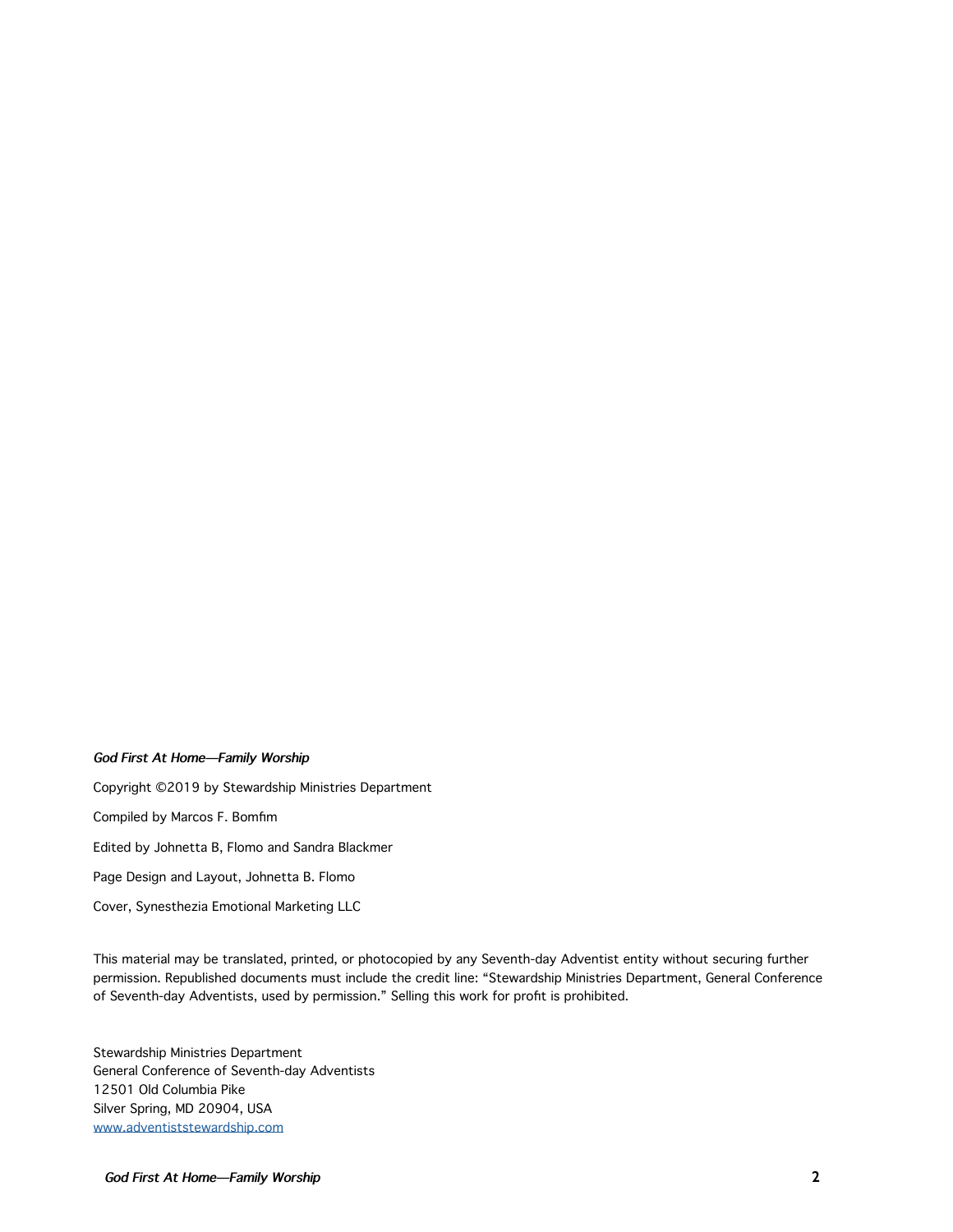## **GOD FIRST AT HOME—FAMILY WORSHIP**

**(Based on Ellen G. White's book " Child Guidance ," pages 517-526, Chapter 78: "The Power of Prayer.")**

**Purpose**: To develop values and actions related to the Family Worship, based on God's revealed will.

#### **INSTRUCTIONS:**

- **1. Facilitator and secretary**: Each group must choose a leader, who will conduct the discussion, and a secretary, who will report the conclusions.
- **2. Read the inspired texts**: Before any other work, each group must read all the assigned texts (one paragraph per participant).
- 3. The **Group Activity** is provided at the end of the text in the "Growing Together" section.
- **4. Answers are based on the texts**: The group must find the answer(s) based primarily on the inspired text provided, and not only from opinions, unless there is an open question, with specific instruction to discuss personal opinions.
- **5. Group opinio**n: In case of open questions (no right or wrong answers), the group should discuss which opinion(s) would better express the thought of the group (not only that of the leader).
- **6. Timeliness**: The group should spend no more than five (5) minutes on each question, and secretaries must take no more than one (1) minute to answer publicly.
- **7. Paragraph zero**: Be aware that some pages may begin with paragraph zero (0), which is the continuation of the last paragraph of the previous page.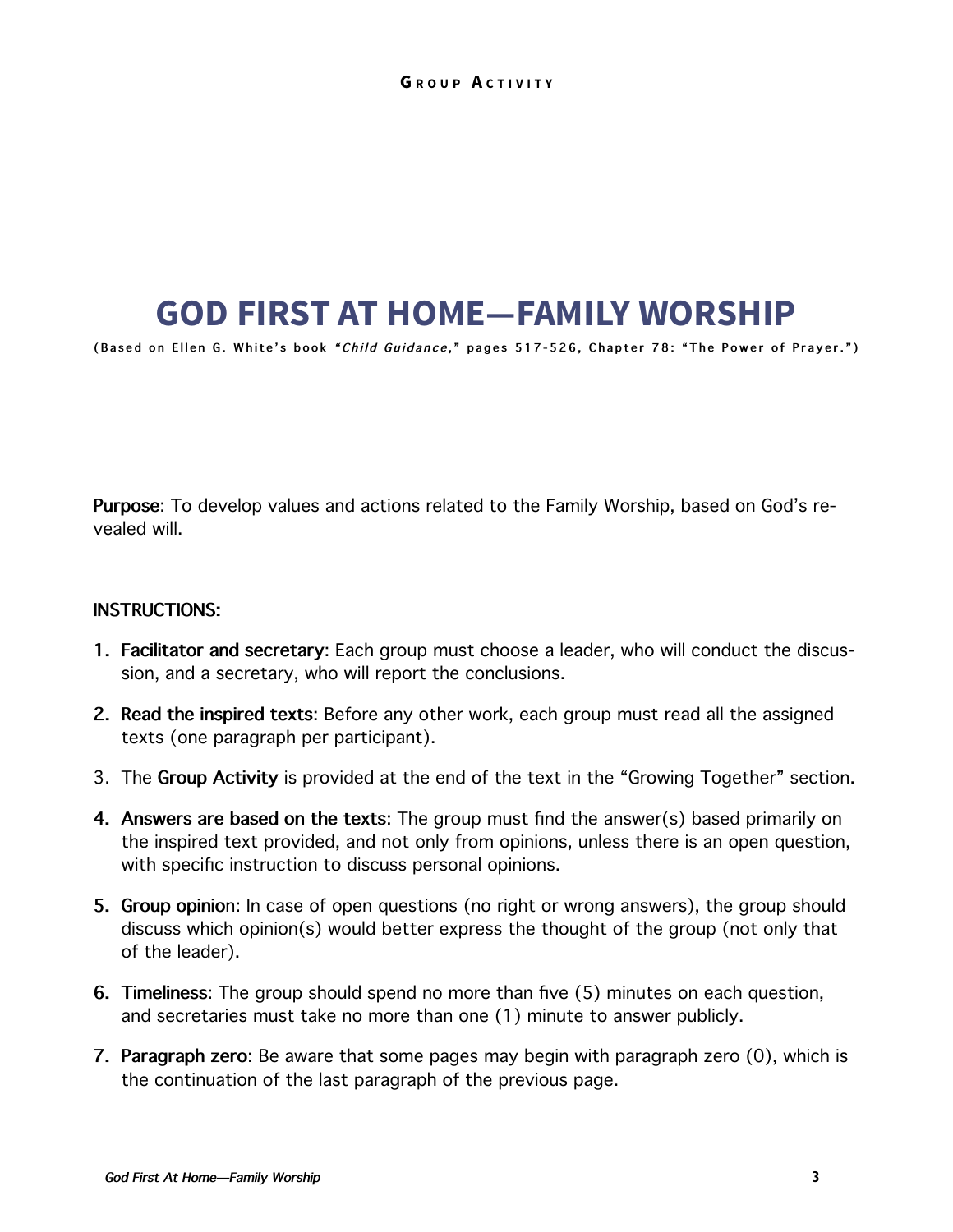#### **Page 517**

**The Need for Family Prayer**—Every family should rear its altar of prayer, realizing that the fear of the Lord is the beginning of wisdom. If any persons in the world need the strength and encouragement that religion gives, it is those who are responsible for the education and training of children. They cannot do their work in a manner acceptable to God while their daily example teaches those who look to them for guidance that they can live without God. If they educate their children to live for this life only, they will make no preparation for eternity. They will die as they have lived, without God, and parents will be called to account for the loss of their souls. Fathers, mothers, you need to seek God morning and evening at the family altar, that you may learn how to teach your children wisely, tenderly, lovingly.—p. 517.1

**Family Worship Neglected**—If ever there was a time when every house should be a house of prayer, it is now. Infidelity and skepticism prevail. Iniquity abounds. Corruption flows in the vital currents of the soul, and rebellion against God breaks out in the life. Enslaved by sin, the moral powers are under the tyranny of Satan. The soul is made the sport of his temptations; and unless some mighty arm is stretched out to rescue him, man goes where the archrebel leads the way.—p. 517.2

And yet, in this time of fearful peril, some who profess to be Christians have no family worship. They do not honor God in the home; they do not teach their children to love and fear Him. Many have separated themselves so far from Him that they feel under condemnation in approaching Him. They cannot "come boldly unto the throne of grace," "lifting up holy hands, without wrath and doubting." Hebrews 4:16; 1 Timothy 2:8. They have not a living connection with God. Theirs is a form of godliness without the power.—p. 517.3

## **Page 518**

The idea that prayer is not essential is one of Satan's most successful devices to ruin souls. Prayer is communion with God, the Fountain of wisdom, the Source of strength, and peace, and happiness. —p. 518.1

**Tragedy of a Prayerless Home**—I know of nothing that causes me so great sadness as a prayerless home. I do not feel safe in such a house for a single night; and were it not for the hope of helping the parents to realize their necessity and their sad neglect, I would not remain. The children show the result of this neglect, for the fear of God is not before them.  $-p.518.2$ 

**Formal Prayer Is Not Acceptable**—In many cases the morning and evening worship is little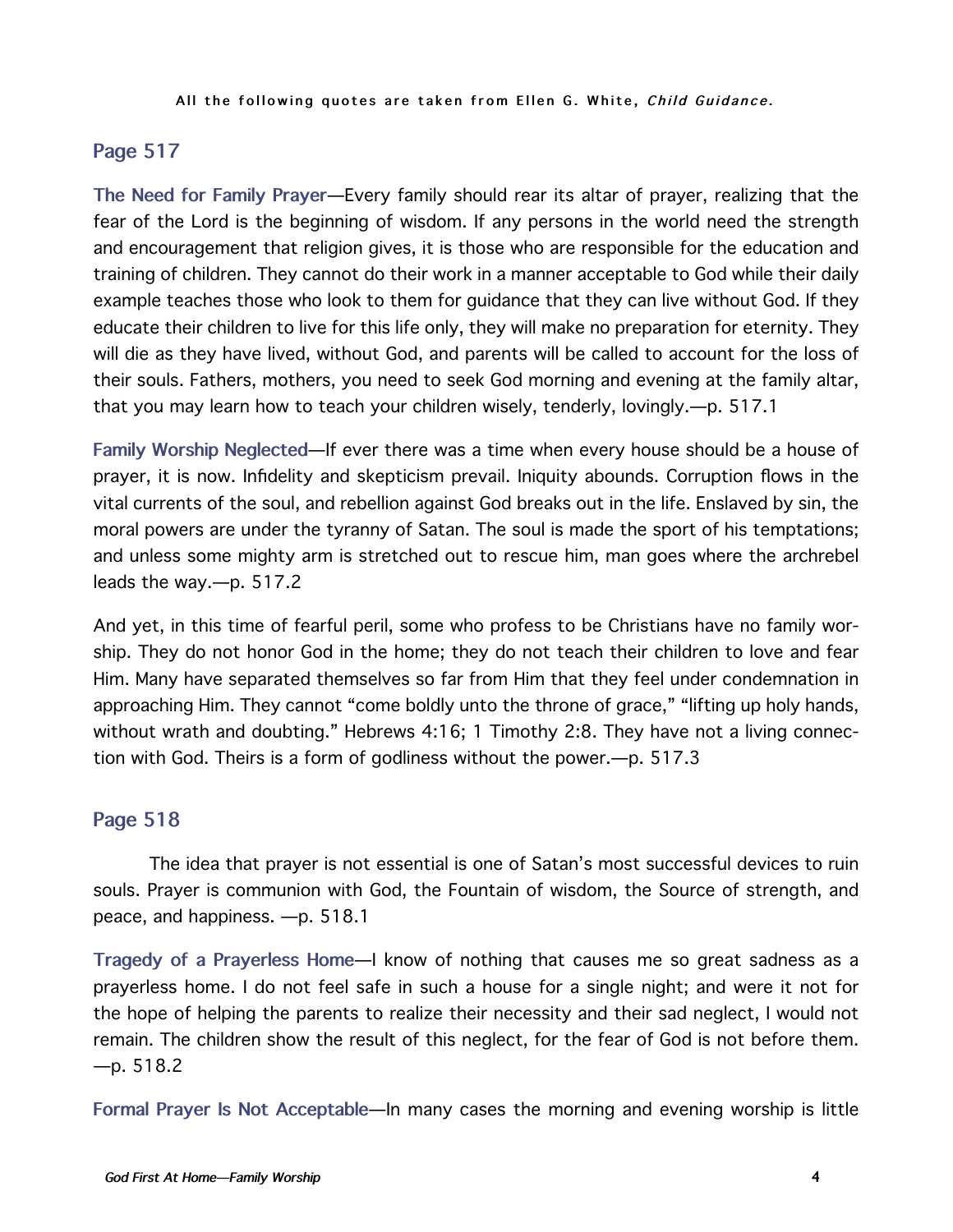more than a mere form, a dull, monotonous repetition of set phrases in which the spirit of gratitude or the sense of need finds no expression. The Lord accepts not such service. But the petitions of a humble heart and contrite spirit He will not despise. The opening of our hearts to our heavenly Father, the acknowledgment of our entire dependence, the expression of our wants, the homage of grateful love—this is true prayer.—p. 518.3

**Let There Be Households of Prayer**—Like the patriarchs of old, those who profess to love God should erect an altar to the Lord wherever they pitch their tent.... Fathers and mothers should often lift up their hearts to God in humble supplication for themselves and their children. Let the father, as priest of the household, lay upon the altar of God the morning and evening sacrifice, while the wife and children unite in prayer and praise. In such a household Jesus will love to tarry.—p. 518.4

#### **Page 519**

Let the members of every family bear in mind that they are closely allied to heaven. The Lord has a special interest in the families of His children here below. Angels offer the smoke of the fragrant incense for the praying saints. Then in every family let prayer ascend to heaven both in the morning and at the cool sunset hour, in our behalf presenting before God the Saviour's merits. Morning and evening the heavenly universe take notice of every praying household.—p. 519.1

**Angels Guard Children Dedicated to God**—Before leaving the house for labor, all the family should be called together; and the father, or the mother in the father's absence, should plead fervently with God to keep them through the day. Come in humility, with a heart full of tenderness, and with a sense of the temptations and dangers before yourselves and your children; by faith bind them upon the altar, entreating for them the care of the Lord. Ministering angels will guard children who are thus dedicated to God.—p. 519.2

**Prayer Makes a Hedge About Children**—In the morning the Christian's first thoughts should be upon God. Worldly labor and self-interest should be secondary. Children should be taught to respect and reverence the hour of prayer.... It is the duty of Christian parents, morning and evening, by earnest prayer and persevering faith, to make a hedge about their children. They should patiently instruct them—kindly and untiringly teach them how to live in order to please God.—p. 519.3

#### **Page 520**

**Have Fixed Times for Worship**—In every family there should be a fixed time for morning and evening worship. How appropriate it is for parents to gather their children about them before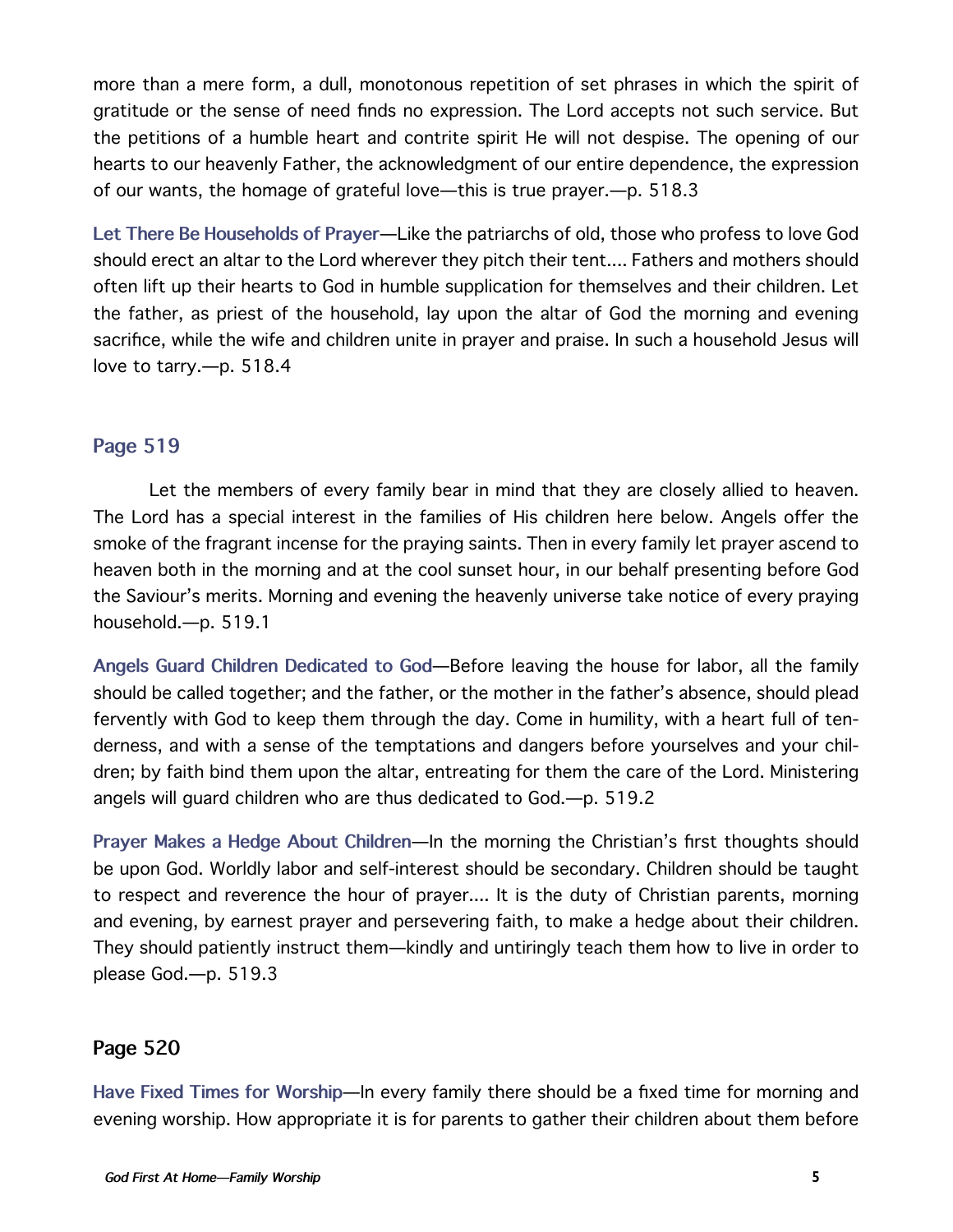the fast is broken, to thank the heavenly Father for His protection during the night, and to ask Him for His help and guidance and watch care during the day! How fitting, also, when evening comes, for parents and children to gather once more before Him and thank Him for the blessings of the day that is past!—p. 520.1

**Do Not Be Governed by Circumstances**—Family worship should not be governed by circumstances. You are not to pray occasionally and, when you have a large day's work to do, neglect it. In thus doing you lead your children to look upon prayer as of no special consequence. Prayer means very much to the children of God, and thank offerings should come up before God morning and evening. Says the psalmist, "O come, let us sing unto the Lord: let us make a joyful noise to the rock of our salvation. Let us come before his presence with thanksgiving, and make a joyful noise unto him with psalms."—p. 520.2

Fathers and mothers, however pressing your business, do not fail to gather your family around God's altar. Ask for the guardianship of holy angels in your home. Remember that your dear ones are exposed to temptations.—p. 520.3

In our efforts for the comfort and happiness of guests, let us not overlook our obligations to God. The hour of prayer should not be neglected for any consideration. Do not talk and amuse yourselves till all are too weary to enjoy the season of devotion. To do this is to present to God a lame offering. At an early hour of the evening, when we can pray unhurriedly and understandingly, we should present our supplications and raise our voices in happy, grateful praise.—p. 520.4

#### **Page 521**

Let all who visit Christians see that the hour of prayer is the most precious, the most sacred, and the happiest hour of the day. These seasons of devotion exert a refining, elevating influence upon all who participate in them. They bring a peace and rest grateful to the spirit.—p. 521.1

**Children to Respect the Worship Hour**—Your children should be educated to be kind, thoughtful of others, gentle, easy to be entreated, and, above everything else, to respect religious things and feel the importance of the claims of God. They should be taught to respect the hour of prayer; they should be required to rise in the morning so as to be present at family worship.—p. 521.2

**Make the Worship Period Interesting**—The father, who is the priest of his household, should conduct the morning and evening worship. There is no reason why this should not be the most interesting and enjoyable exercise of the home life, and God is dishonored when it is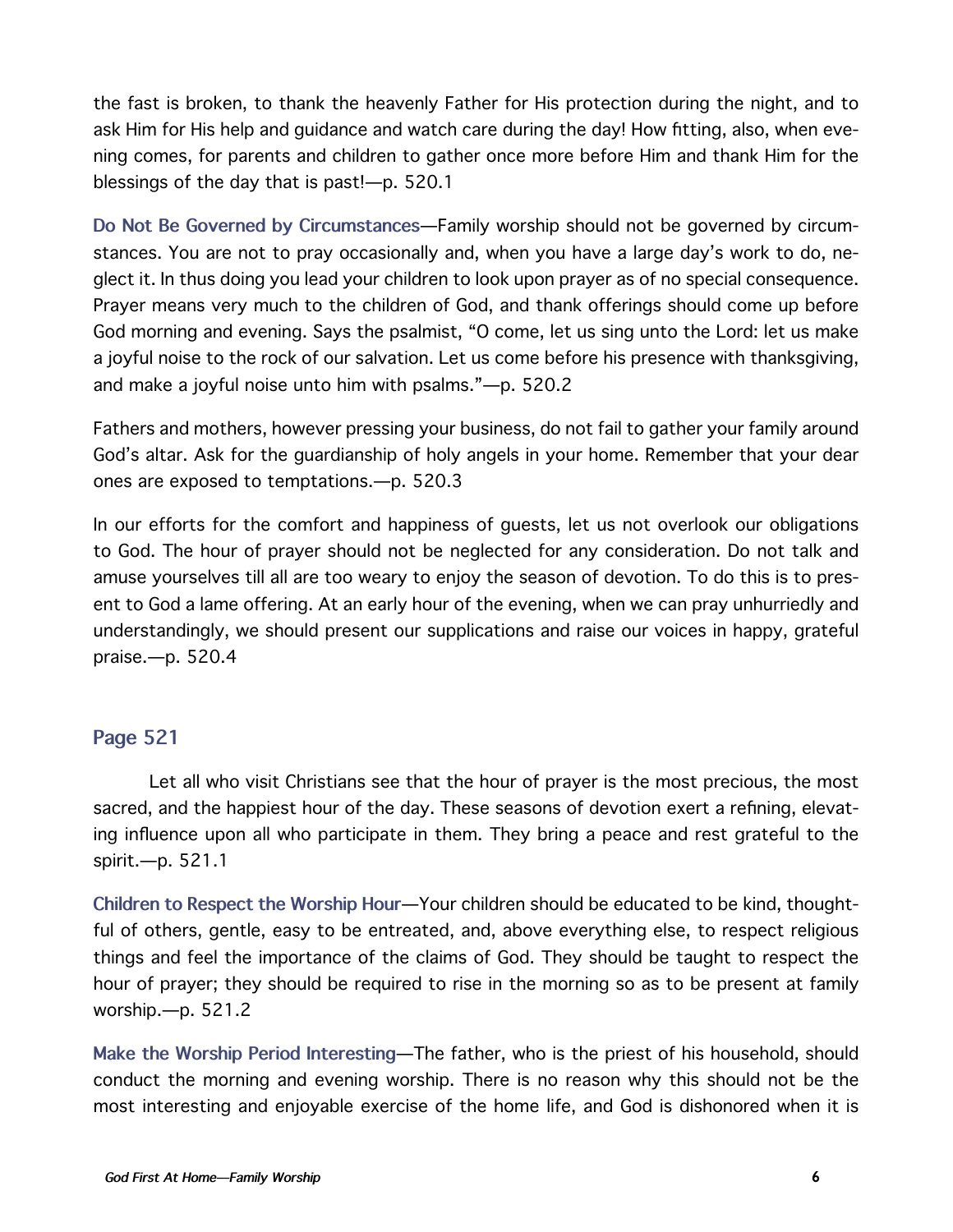made dry and irksome. Let the seasons of family worship be short and spirited. Do not let your children or any member of your family dread them because of their tediousness or lack of interest. When a long chapter is read and explained and a long prayer offered, this precious service becomes wearisome, and it is a relief when it is over.—p. 521.3

It should be the special object of the heads of the family to make the hour of worship intensely interesting. By a little thought and careful preparation for this season, when we come into the presence of God, family worship can be made pleasant and will be fraught with results that eternity alone will reveal. Let the father select a portion of Scripture that is interesting and easily understood; a few verses will be sufficient to furnish a lesson which may be studied and practiced through the day. Questions may be asked, a few earnest, interesting remarks made, or incident, short and to the point, may be brought in by way of illustration. At least a few verses of spirited song may be sung, and the prayer offered should be short and pointed. The one who leads in prayer should not pray about everything, but should express his needs in simple words and praise God with thanksgiving.—p. 521.4

#### **Page 522**

In arousing and strengthening a love for Bible study, much depends on the use of the hour of worship. The hours of morning and evening worship should be the sweetest and most helpful of the day. Let it be understood that into these hours no troubled, unkind thoughts are to intrude; that parents and children assemble to meet with Jesus and to invite into the home the presence of holy angels. Let the services be brief and full of life, adapted to the occasion, and varied from time to time. Let all join in the Bible reading and learn and often repeat God's law. It will add to the interest of the children if they are sometimes permitted to select the reading. Question them upon it, and let them ask questions. Mention anything that will serve to illustrate its meaning. When the service is not thus made too lengthy, let the little ones take part in prayer, and let them join in song, if it be but a single verse.—p. 522.1

**Pray Clearly and Distinctly**—By your own example teach your children to pray with clear, distinct voice. Teach them to lift their heads from the chair and never to cover their faces with their hands. Thus they can offer their simple prayers, repeating the Lord's prayer in concert.—p. 522.2

#### **Page 523**

**The Power of Music**—The history of the songs of the Bible is full of suggestion as to the uses and benefits of music and song. Music is often perverted to serve purposes of evil, and it thus becomes one of the most alluring agencies of temptation. But, rightly employed, it is a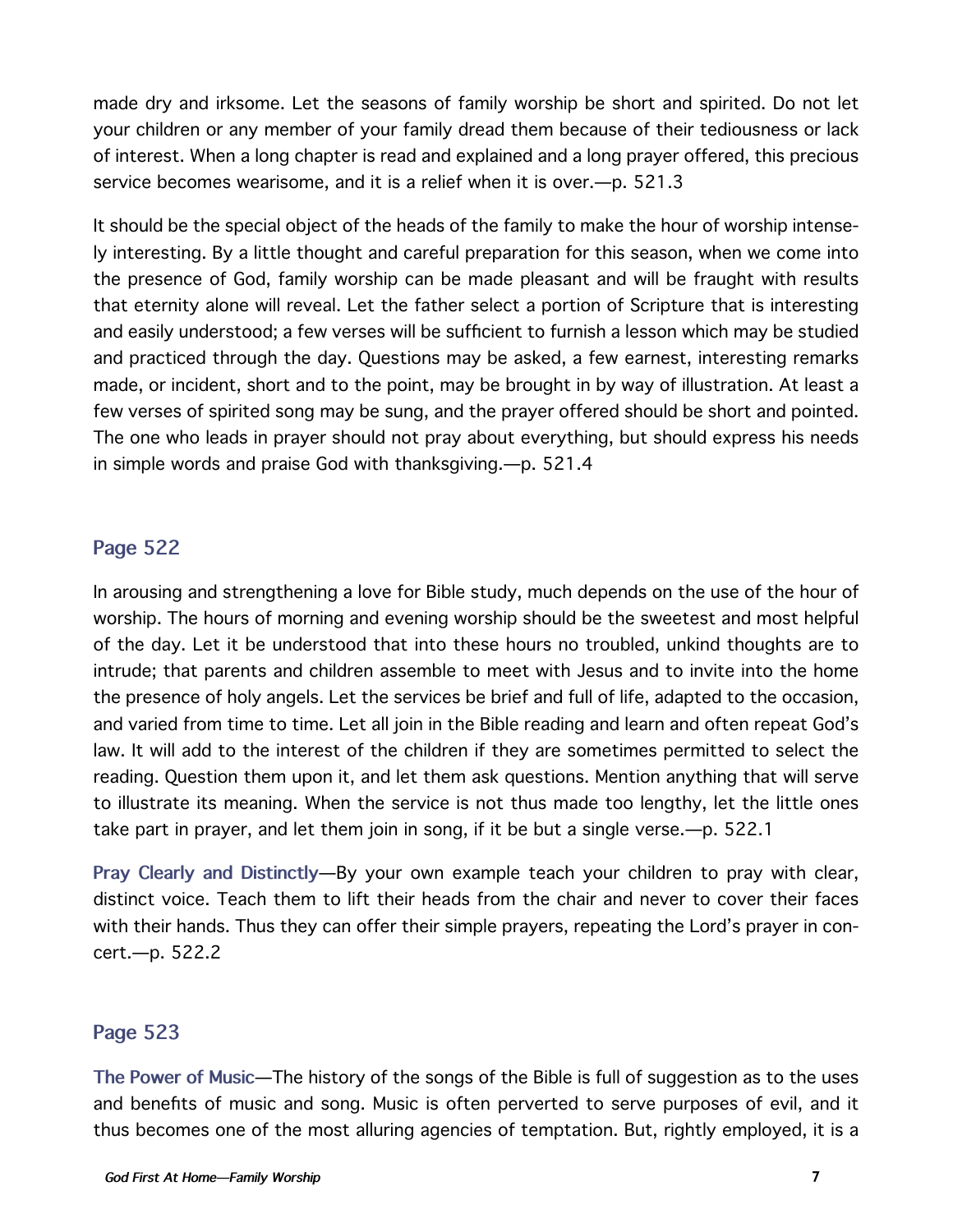precious gift of God, designed to uplift the thoughts to high and noble themes, to inspire and elevate the soul....—p. 523.1

It is one of the most effective means of impressing the heart with spiritual truth. How often to the soul hard-pressed and ready to despair memory recalls some word of God's—the long-forgotten burden of a childhood song—and temptations lose their power, life takes on new meaning and new purpose, and courage and gladness are imparted to other souls!—p. 523.2

The value of song as a means of education should never be lost sight of. Let there be singing in the home, of songs that are sweet and pure, and there will be fewer words of censure and more of cheerfulness and hope and joy. Let there be singing in the school; and the pupils will be drawn closer to God, to their teachers, and to one another.—p. 523.3

As a part of religious service singing is as much an act of worship as is prayer. Indeed, many a song is prayer. If the child is taught to realize this, he will think more of the meaning of the words he sings and will be more susceptible to their power.—p. 523.4

**Instrumental and Vocal**—Evening and morning join with your children in God's worship, reading His Word and singing His praise. Teach them to repeat God's law. Concerning the commandments the Israelites were instructed: "Thou shalt teach them diligently unto thy children, and shalt talk of them when thou sittest in thine house, and when thou walkest by the way, and when thou liest down, and when thou risest up." Accordingly Moses directed the Israelites to set the words of the law to music. While the older children played on instruments, the younger ones marched, singing in concert the song of God's commandments. In later years they retained in their minds the words of the law which they learned during childhood.—p. 523.5

#### **Page 524**

If it was essential for Moses to embody the commandments in sacred song, so that as they marched in the wilderness, the children could learn to sing the law verse by verse, how essential it is at this time to teach our children God's Word! Let us come up to the help of the Lord, instructing our children to keep the commandments to the letter. Let us do everything in our power to make music in our homes, that God may come in.—p. 524.1

**Special Worship Period for Sabbath**—At family worship [on Sabbath] let the children take a part. Let all bring their Bibles and each read a verse or two. Then let some familiar hymn be sung, followed by prayer. For this, Christ has given a model. The Lord's Prayer was not intended to be repeated merely as a form, but it is an illustration of what our prayers should be—simple, earnest, and comprehensive. In a simple petition tell the Lord your needs and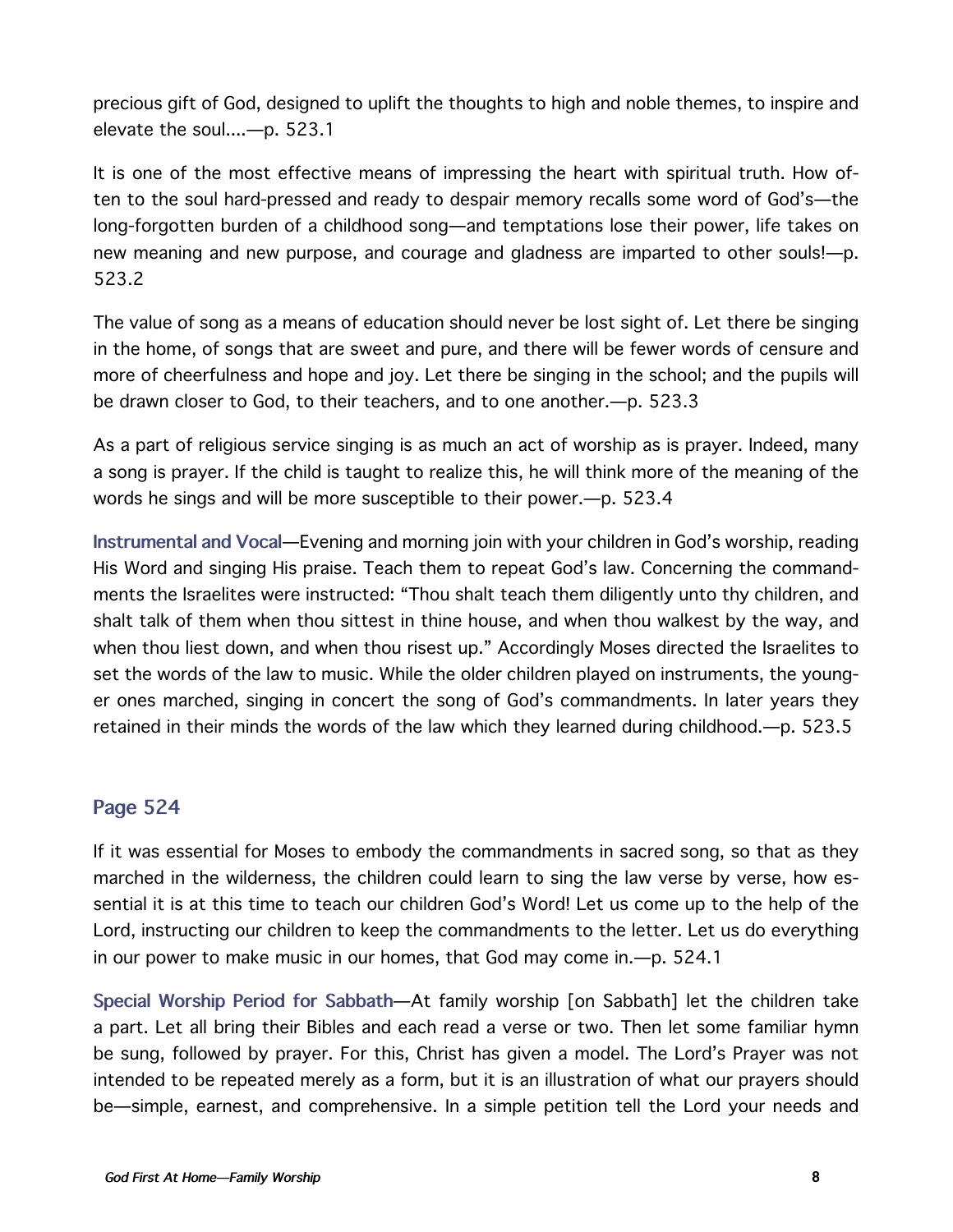express gratitude for His mercies. Thus you invite Jesus as a welcome guest into your home and heart. In the family long prayers concerning remote objects are not in place. They make the hour of prayer a weariness, when it should be regarded as a privilege and blessing. Make the season one of interest and joy.—p. 524.2

#### **Page 525**

**More Prayer Means Less Punishment**—We should pray to God much more than we do. There is great strength and blessing in praying together in our families, with and for our children. When my children have done wrong, and I have talked with them kindly and then prayed with them, I have never found it necessary after that to punish them. Their hearts would melt in tenderness before the Holy Spirit that came in answer to prayer.—p. 525.1

**Benefits of Solitary Prayer**—It was in hours of solitary prayer that Jesus in His earth-life received wisdom and power. Let the youth follow His example in finding at dawn and twilight a quiet season for communion with their Father in heaven. And throughout the day let them lift up their hearts to God. At every step of our way He says, "I the Lord thy God will hold thy right hand; ... fear not; I will help thee." Isaiah 41:13. Could our children learn these lessons in the morning of their years, what freshness and power, what joy and sweetness, would be brought into their lives!—p. 525.2

**The Gates of Heaven Are Open to Every Mother**—When Christ bowed on the banks of Jordan after His baptism and offered up prayer in behalf of humanity, the heavens were opened; and the Spirit of God, like a dove of burnished gold, encircled the form of the Saviour; and a voice came from heaven which said, "This is my beloved Son, in whom I am well pleased."—p. 525.3

What significance does this have for you? It says that heaven is open to your prayers. It says that you are accepted in the Beloved. The gates are open for every mother who would lay her burden at the Saviour's feet. It says that Christ has encircled the race with His human arm, and with His divine arm He has grasped the throne of the Infinite and united man with God, and earth with heaven.—p. 525.4

## **Page 526**

The prayers of Christian mothers are not disregarded by the Father of all, who sent His Son to the earth to ransom a people for Himself. He will not turn away your petitions and leave you and yours to the buffetings of Satan in the great day of final conflict. It is for you to work with simplicity and faithfulness, and God will establish the work of your hands.—p.526.1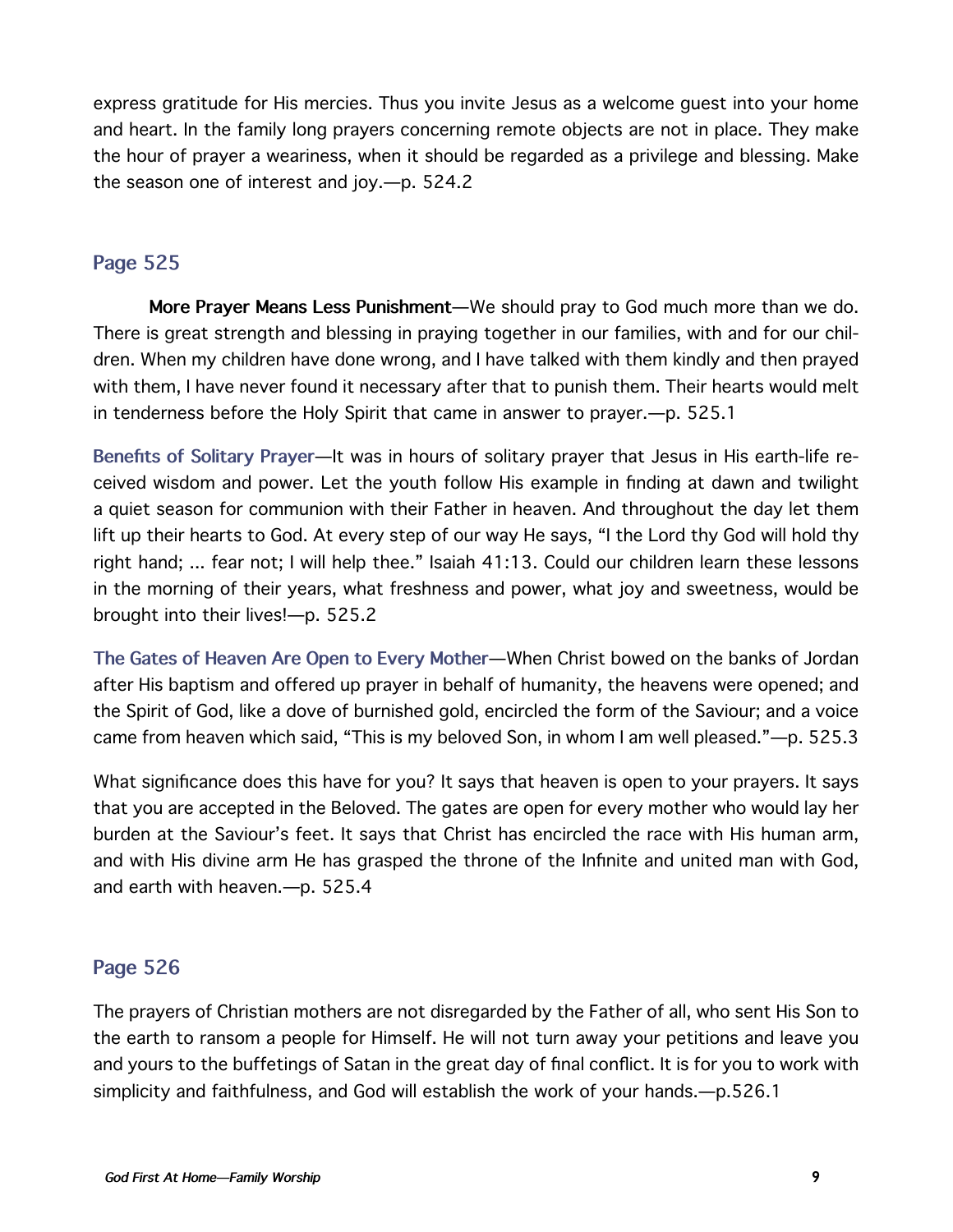# **Growing Together**

1. How can parents build a wall of protection around their children in those dangerous times (519.3)? Do you believe that this "wall" will protect them from all physical dangers?

\_\_\_\_\_\_\_\_\_\_\_\_\_\_\_\_\_\_\_\_\_\_\_\_\_\_\_\_\_\_\_\_\_\_\_\_\_\_\_\_\_\_\_\_\_\_\_\_\_\_\_\_\_\_\_\_\_\_\_\_\_\_\_\_\_\_\_\_\_\_\_\_\_\_\_\_\_\_\_\_\_\_\_\_\_\_\_\_\_\_

\_\_\_\_\_\_\_\_\_\_\_\_\_\_\_\_\_\_\_\_\_\_\_\_\_\_\_\_\_\_\_\_\_\_\_\_\_\_\_\_\_\_\_\_\_\_\_\_\_\_\_\_\_\_\_\_\_\_\_\_\_\_\_\_\_\_\_\_\_\_\_\_\_\_\_\_\_\_\_\_\_\_\_\_\_\_\_\_\_\_

\_\_\_\_\_\_\_\_\_\_\_\_\_\_\_\_\_\_\_\_\_\_\_\_\_\_\_\_\_\_\_\_\_\_\_\_\_\_\_\_\_\_\_\_\_\_\_\_\_\_\_\_\_\_\_\_\_\_\_\_\_\_\_\_\_\_\_\_\_\_\_\_\_\_\_\_\_\_\_\_\_\_\_\_\_\_\_\_\_\_

\_\_\_\_\_\_\_\_\_\_\_\_\_\_\_\_\_\_\_\_\_\_\_\_\_\_\_\_\_\_\_\_\_\_\_\_\_\_\_\_\_\_\_\_\_\_\_\_\_\_\_\_\_\_\_\_\_\_\_\_\_\_\_\_\_\_\_\_\_\_\_\_\_\_\_\_\_\_\_\_\_\_\_\_\_\_\_\_\_\_

\_\_\_\_\_\_\_\_\_\_\_\_\_\_\_\_\_\_\_\_\_\_\_\_\_\_\_\_\_\_\_\_\_\_\_\_\_\_\_\_\_\_\_\_\_\_\_\_\_\_\_\_\_\_\_\_\_\_\_\_\_\_\_\_\_\_\_\_\_\_\_\_\_\_\_\_\_\_\_\_\_\_\_\_\_\_\_\_\_\_

\_\_\_\_\_\_\_\_\_\_\_\_\_\_\_\_\_\_\_\_\_\_\_\_\_\_\_\_\_\_\_\_\_\_\_\_\_\_\_\_\_\_\_\_\_\_\_\_\_\_\_\_\_\_\_\_\_\_\_\_\_\_\_\_\_\_\_\_\_\_\_\_\_\_\_\_\_\_\_\_\_\_\_\_\_\_\_\_\_\_

\_\_\_\_\_\_\_\_\_\_\_\_\_\_\_\_\_\_\_\_\_\_\_\_\_\_\_\_\_\_\_\_\_\_\_\_\_\_\_\_\_\_\_\_\_\_\_\_\_\_\_\_\_\_\_\_\_\_\_\_\_\_\_\_\_\_\_\_\_\_\_\_\_\_\_\_\_\_\_\_\_\_\_\_\_\_\_\_\_\_

\_\_\_\_\_\_\_\_\_\_\_\_\_\_\_\_\_\_\_\_\_\_\_\_\_\_\_\_\_\_\_\_\_\_\_\_\_\_\_\_\_\_\_\_\_\_\_\_\_\_\_\_\_\_\_\_\_\_\_\_\_\_\_\_\_\_\_\_\_\_\_\_\_\_\_\_\_\_\_\_\_\_\_\_\_\_\_\_\_\_

\_\_\_\_\_\_\_\_\_\_\_\_\_\_\_\_\_\_\_\_\_\_\_\_\_\_\_\_\_\_\_\_\_\_\_\_\_\_\_\_\_\_\_\_\_\_\_\_\_\_\_\_\_\_\_\_\_\_\_\_\_\_\_\_\_\_\_\_\_\_\_\_\_\_\_\_\_\_\_\_\_\_\_\_\_\_\_\_\_\_

\_\_\_\_\_\_\_\_\_\_\_\_\_\_\_\_\_\_\_\_\_\_\_\_\_\_\_\_\_\_\_\_\_\_\_\_\_\_\_\_\_\_\_\_\_\_\_\_\_\_\_\_\_\_\_\_\_\_\_\_\_\_\_\_\_\_\_\_\_\_\_\_\_\_\_\_\_\_\_\_\_\_\_\_\_\_\_\_\_\_

\_\_\_\_\_\_\_\_\_\_\_\_\_\_\_\_\_\_\_\_\_\_\_\_\_\_\_\_\_\_\_\_\_\_\_\_\_\_\_\_\_\_\_\_\_\_\_\_\_\_\_\_\_\_\_\_\_\_\_\_\_\_\_\_\_\_\_\_\_\_\_\_\_\_\_\_\_\_\_\_\_\_\_\_\_\_\_\_\_\_

2. According to 517.1, what kind of preparation, of paramount importance, is to be provided for our children? Who will be accountable if they fail to receive this preparation?

3. Who, according to the inspired texts (518.4; 519.2; 521.3), is specifically mentioned as the one appointed to lead the family worship? Why do you believe it must be so?

4. CASE STUDY: Sandy feels very discouraged. She is married to an Adventist husband who does not assume his task of leading the family worship and motivating their two teenagers to wake up and come to family worship. When she invites him to worship, he usually remains in bed until the last minute and sometimes does not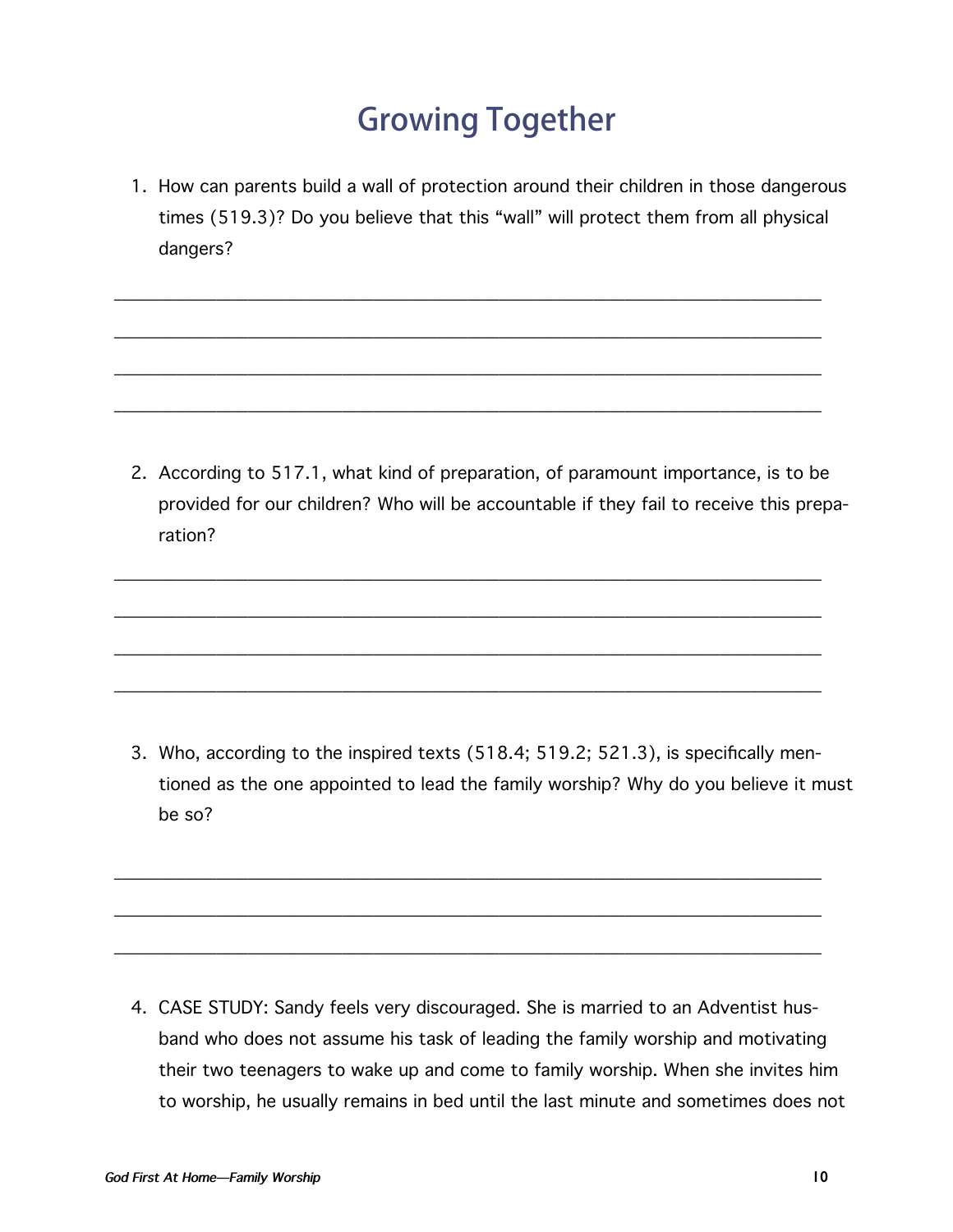even come. Keeping in mind —p. 518.4 and —p. 519.2, what suggestions would you give her? Should she complain and help him understand his role?

\_\_\_\_\_\_\_\_\_\_\_\_\_\_\_\_\_\_\_\_\_\_\_\_\_\_\_\_\_\_\_\_\_\_\_\_\_\_\_\_\_\_\_\_\_\_\_\_\_\_\_\_\_\_\_\_\_\_\_\_\_\_\_\_\_\_\_\_\_\_\_\_\_\_\_\_\_\_\_\_\_\_\_\_\_\_\_\_\_\_

\_\_\_\_\_\_\_\_\_\_\_\_\_\_\_\_\_\_\_\_\_\_\_\_\_\_\_\_\_\_\_\_\_\_\_\_\_\_\_\_\_\_\_\_\_\_\_\_\_\_\_\_\_\_\_\_\_\_\_\_\_\_\_\_\_\_\_\_\_\_\_\_\_\_\_\_\_\_\_\_\_\_\_\_\_\_\_\_\_\_

\_\_\_\_\_\_\_\_\_\_\_\_\_\_\_\_\_\_\_\_\_\_\_\_\_\_\_\_\_\_\_\_\_\_\_\_\_\_\_\_\_\_\_\_\_\_\_\_\_\_\_\_\_\_\_\_\_\_\_\_\_\_\_\_\_\_\_\_\_\_\_\_\_\_\_\_\_\_\_\_\_\_\_\_\_\_\_\_\_\_

- \_\_\_\_\_\_\_\_\_\_\_\_\_\_\_\_\_\_\_\_\_\_\_\_\_\_\_\_\_\_\_\_\_\_\_\_\_\_\_\_\_\_\_\_\_\_\_\_\_\_\_\_\_\_\_\_\_\_\_\_\_\_\_\_\_\_\_\_\_\_\_\_\_\_\_\_\_\_\_\_\_\_\_\_\_\_\_\_\_\_ \_\_\_\_\_\_\_\_\_\_\_\_\_\_\_\_\_\_\_\_\_\_\_\_\_\_\_\_\_\_\_\_\_\_\_\_\_\_\_\_\_\_\_\_\_\_\_\_\_\_\_\_\_\_\_\_\_\_\_\_\_\_\_\_\_\_\_\_\_\_\_\_\_\_\_\_\_\_\_\_\_\_\_\_\_\_\_\_\_\_ \_\_\_\_\_\_\_\_\_\_\_\_\_\_\_\_\_\_\_\_\_\_\_\_\_\_\_\_\_\_\_\_\_\_\_\_\_\_\_\_\_\_\_\_\_\_\_\_\_\_\_\_\_\_\_\_\_\_\_\_\_\_\_\_\_\_\_\_\_\_\_\_\_\_\_\_\_\_\_\_\_\_\_\_\_\_\_\_\_\_ 5. CASE STUDY: Mark, age 18, says he is too tired to attend family worship every morning because he arrives home late from school the night before. After reading —p. 519.3 and —p. 521.2, what suggestions would you give to his parents? What
	- could be the consequences if they leave him in bed and require only the younger children to attend family worship?

\_\_\_\_\_\_\_\_\_\_\_\_\_\_\_\_\_\_\_\_\_\_\_\_\_\_\_\_\_\_\_\_\_\_\_\_\_\_\_\_\_\_\_\_\_\_\_\_\_\_\_\_\_\_\_\_\_\_\_\_\_\_\_\_\_\_\_\_\_\_\_\_\_\_\_\_\_\_\_\_\_\_\_\_\_\_\_\_\_\_

\_\_\_\_\_\_\_\_\_\_\_\_\_\_\_\_\_\_\_\_\_\_\_\_\_\_\_\_\_\_\_\_\_\_\_\_\_\_\_\_\_\_\_\_\_\_\_\_\_\_\_\_\_\_\_\_\_\_\_\_\_\_\_\_\_\_\_\_\_\_\_\_\_\_\_\_\_\_\_\_\_\_\_\_\_\_\_\_\_\_

\_\_\_\_\_\_\_\_\_\_\_\_\_\_\_\_\_\_\_\_\_\_\_\_\_\_\_\_\_\_\_\_\_\_\_\_\_\_\_\_\_\_\_\_\_\_\_\_\_\_\_\_\_\_\_\_\_\_\_\_\_\_\_\_\_\_\_\_\_\_\_\_\_\_\_\_\_\_\_\_\_\_\_\_\_\_\_\_\_\_

\_\_\_\_\_\_\_\_\_\_\_\_\_\_\_\_\_\_\_\_\_\_\_\_\_\_\_\_\_\_\_\_\_\_\_\_\_\_\_\_\_\_\_\_\_\_\_\_\_\_\_\_\_\_\_\_\_\_\_\_\_\_\_\_\_\_\_\_\_\_\_\_\_\_\_\_\_\_\_\_\_\_\_\_\_\_\_\_\_\_

\_\_\_\_\_\_\_\_\_\_\_\_\_\_\_\_\_\_\_\_\_\_\_\_\_\_\_\_\_\_\_\_\_\_\_\_\_\_\_\_\_\_\_\_\_\_\_\_\_\_\_\_\_\_\_\_\_\_\_\_\_\_\_\_\_\_\_\_\_\_\_\_\_\_\_\_\_\_\_\_\_\_\_\_\_\_\_\_\_\_

\_\_\_\_\_\_\_\_\_\_\_\_\_\_\_\_\_\_\_\_\_\_\_\_\_\_\_\_\_\_\_\_\_\_\_\_\_\_\_\_\_\_\_\_\_\_\_\_\_\_\_\_\_\_\_\_\_\_\_\_\_\_\_\_\_\_\_\_\_\_\_\_\_\_\_\_\_\_\_\_\_\_\_\_\_\_\_\_\_\_

6. Some families in your church would like to begin having family worship.

Based on —p. 520.1, what suggestions would you give them about:

(1) Frequency (weekly, annually, other):  $\frac{1}{2}$  and  $\frac{1}{2}$  and  $\frac{1}{2}$  and  $\frac{1}{2}$  and  $\frac{1}{2}$  and  $\frac{1}{2}$  and  $\frac{1}{2}$  and  $\frac{1}{2}$  and  $\frac{1}{2}$  and  $\frac{1}{2}$  and  $\frac{1}{2}$  and  $\frac{1}{2}$  and  $\frac{1}{2}$  an

- (2) Determined time: \_\_\_\_\_\_\_\_\_\_\_\_\_\_\_\_\_\_\_\_\_\_\_\_\_\_\_\_\_\_\_\_\_\_\_\_\_
- $(3)$  Number of times per day:  $\qquad \qquad$
- 7. What indirect message do we send to our children when family worship takes place only when possible? (—p. 520-2).

\_\_\_\_\_\_\_\_\_\_\_\_\_\_\_\_\_\_\_\_\_\_\_\_\_\_\_\_\_\_\_\_\_\_\_\_\_\_\_\_\_\_\_\_\_\_\_\_\_\_\_\_\_\_\_\_\_\_\_\_\_\_\_\_\_\_\_\_\_\_\_\_\_\_\_\_\_\_\_\_\_\_\_\_\_\_\_\_\_\_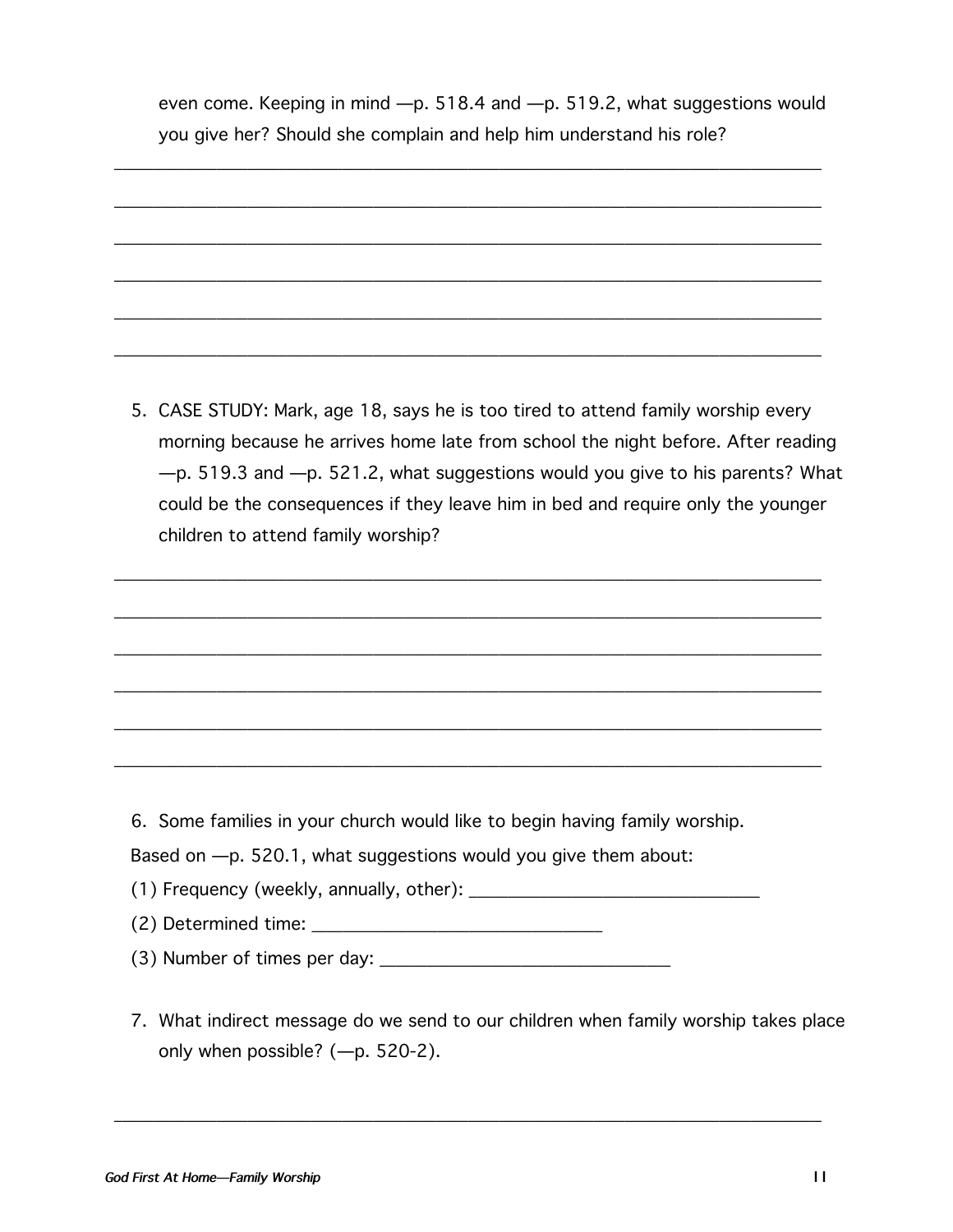8. Martha is about to host her husband's family in her home for one week, and she is uncertain about what to do regarding family worship as they have no interest in religion. Keeping in mind —p. 520-4 and —p. 521.1, what would you suggest that she tells them? Should she stop her family worship just for that one week and then start it again after her in-laws leave? Should she make it mandatory for them to attend the family worship? Or should her family have a secret family worship in order not to bother the in-laws? What might happen if she invites them?

\_\_\_\_\_\_\_\_\_\_\_\_\_\_\_\_\_\_\_\_\_\_\_\_\_\_\_\_\_\_\_\_\_\_\_\_\_\_\_\_\_\_\_\_\_\_\_\_\_\_\_\_\_\_\_\_\_\_\_\_\_\_\_\_\_\_\_\_\_\_\_\_\_\_\_\_\_\_\_\_\_\_\_\_\_\_\_\_\_\_

\_\_\_\_\_\_\_\_\_\_\_\_\_\_\_\_\_\_\_\_\_\_\_\_\_\_\_\_\_\_\_\_\_\_\_\_\_\_\_\_\_\_\_\_\_\_\_\_\_\_\_\_\_\_\_\_\_\_\_\_\_\_\_\_\_\_\_\_\_\_\_\_\_\_\_\_\_\_\_\_\_\_\_\_\_\_\_\_\_\_

\_\_\_\_\_\_\_\_\_\_\_\_\_\_\_\_\_\_\_\_\_\_\_\_\_\_\_\_\_\_\_\_\_\_\_\_\_\_\_\_\_\_\_\_\_\_\_\_\_\_\_\_\_\_\_\_\_\_\_\_\_\_\_\_\_\_\_\_\_\_\_\_\_\_\_\_\_\_\_\_\_\_\_\_\_\_\_\_\_\_

\_\_\_\_\_\_\_\_\_\_\_\_\_\_\_\_\_\_\_\_\_\_\_\_\_\_\_\_\_\_\_\_\_\_\_\_\_\_\_\_\_\_\_\_\_\_\_\_\_\_\_\_\_\_\_\_\_\_\_\_\_\_\_\_\_\_\_\_\_\_\_\_\_\_\_\_\_\_\_\_\_\_\_\_\_\_\_\_\_\_

\_\_\_\_\_\_\_\_\_\_\_\_\_\_\_\_\_\_\_\_\_\_\_\_\_\_\_\_\_\_\_\_\_\_\_\_\_\_\_\_\_\_\_\_\_\_\_\_\_\_\_\_\_\_\_\_\_\_\_\_\_\_\_\_\_\_\_\_\_\_\_\_\_\_\_\_\_\_\_\_\_\_\_\_\_\_\_\_\_\_

\_\_\_\_\_\_\_\_\_\_\_\_\_\_\_\_\_\_\_\_\_\_\_\_\_\_\_\_\_\_\_\_\_\_\_\_\_\_\_\_\_\_\_\_\_\_\_\_\_\_\_\_\_\_\_\_\_\_\_\_\_\_\_\_\_\_\_\_\_\_\_\_\_\_\_\_\_\_\_\_\_\_\_\_\_\_\_\_\_\_

\_\_\_\_\_\_\_\_\_\_\_\_\_\_\_\_\_\_\_\_\_\_\_\_\_\_\_\_\_\_\_\_\_\_\_\_\_\_\_\_\_\_\_\_\_\_\_\_\_\_\_\_\_\_\_\_\_\_\_\_\_\_\_\_\_\_\_\_\_\_\_\_\_\_\_\_\_\_\_\_\_\_\_\_\_\_\_\_\_\_

\_\_\_\_\_\_\_\_\_\_\_\_\_\_\_\_\_\_\_\_\_\_\_\_\_\_\_\_\_\_\_\_\_\_\_\_\_\_\_\_\_\_\_\_\_\_\_\_\_\_\_\_\_\_\_\_\_\_\_\_\_\_\_\_\_\_\_\_\_\_\_\_\_\_\_\_\_\_\_\_\_\_\_\_\_\_\_\_\_\_

\_\_\_\_\_\_\_\_\_\_\_\_\_\_\_\_\_\_\_\_\_\_\_\_\_\_\_\_\_\_\_\_\_\_\_\_\_\_\_\_\_\_\_\_\_\_\_\_\_\_\_\_\_\_\_\_\_\_\_\_\_\_\_\_\_\_\_\_\_\_\_\_\_\_\_\_\_\_\_\_\_\_\_\_\_\_\_\_\_\_

\_\_\_\_\_\_\_\_\_\_\_\_\_\_\_\_\_\_\_\_\_\_\_\_\_\_\_\_\_\_\_\_\_\_\_\_\_\_\_\_\_\_\_\_\_\_\_\_\_\_\_\_\_\_\_\_\_\_\_\_\_\_\_\_\_\_\_\_\_\_\_\_\_\_\_\_\_\_\_\_\_\_\_\_\_\_\_\_\_\_

\_\_\_\_\_\_\_\_\_\_\_\_\_\_\_\_\_\_\_\_\_\_\_\_\_\_\_\_\_\_\_\_\_\_\_\_\_\_\_\_\_\_\_\_\_\_\_\_\_\_\_\_\_\_\_\_\_\_\_\_\_\_\_\_\_\_\_\_\_\_\_\_\_\_\_\_\_\_\_\_\_\_\_\_\_\_\_\_\_\_

\_\_\_\_\_\_\_\_\_\_\_\_\_\_\_\_\_\_\_\_\_\_\_\_\_\_\_\_\_\_\_\_\_\_\_\_\_\_\_\_\_\_\_\_\_\_\_\_\_\_\_\_\_\_\_\_\_\_\_\_\_\_\_\_\_\_\_\_\_\_\_\_\_\_\_\_\_\_\_\_\_\_\_\_\_\_\_\_\_\_

9. Besides the spiritual and relational advantages of family worship, what, do you believe, may be some additional benefits of getting children in the habit of waking up early in the morning? —p. 521.2

- 10. Duration: In —p. 521.3, look for two characteristics of a family worship in which God is dishonored, and for two characteristics of a family worship in which He is honored.
	- [a] God is dishonored when the family worship is \_\_\_\_\_\_\_\_\_\_\_\_ and \_\_\_\_\_\_\_\_\_\_\_\_.
	- [b] God is honored when the family worship is each and contact and  $\blacksquare$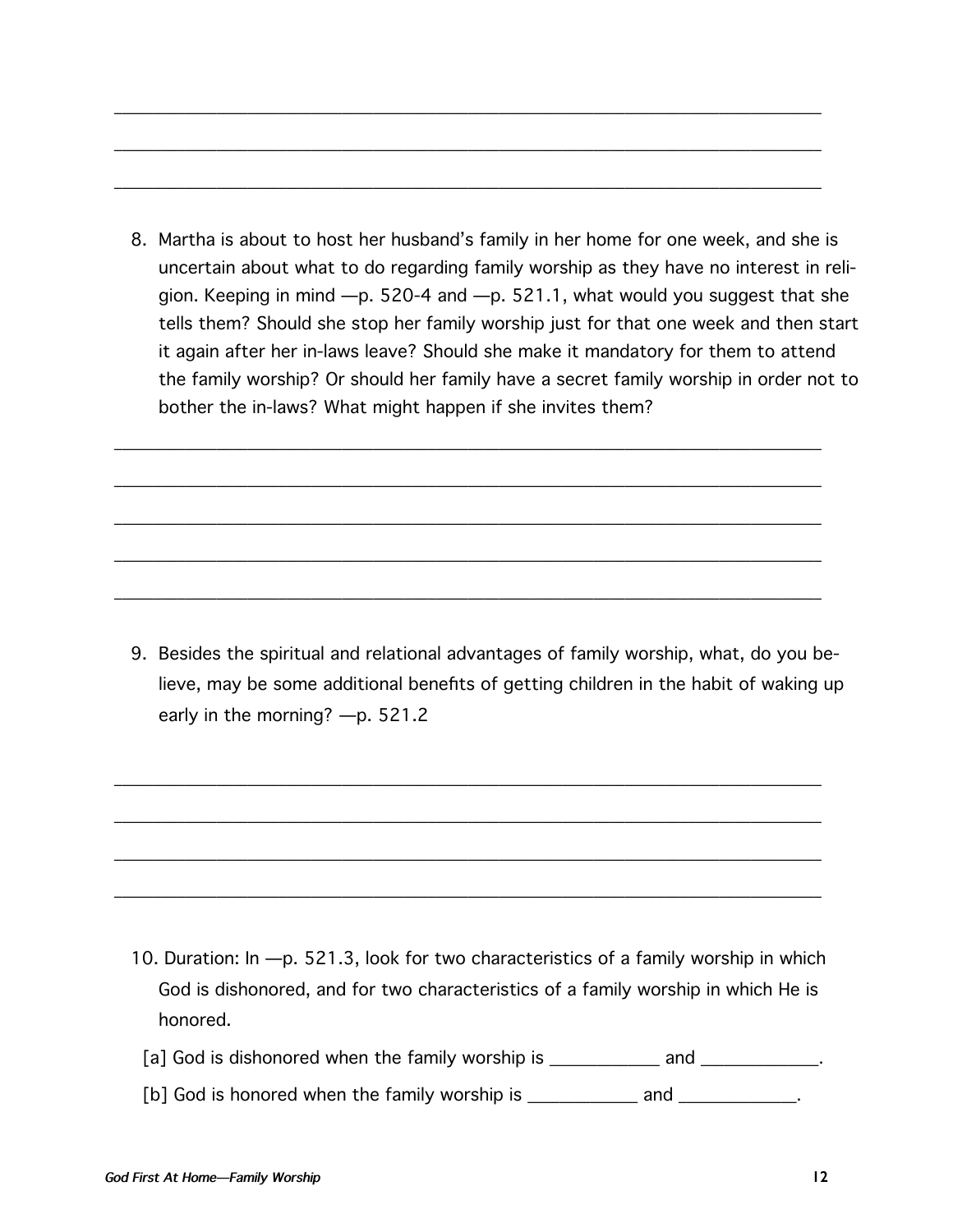[c] What is the meaning of each characteristic?

[d] How much time do you believe would be the ideal for a family to spend for family worship and why?

11. Based on pages 521.4, 523.5 and 524.2, how many many parts should the family worship have? What are they? What are they?

12. Choose one of the following age groups (infants, toddlers, kids, teenagers, youth, singles, young adults, adults, and elderly) and develop a sketch for a sample family worship directed to that age group. Your group should prepare to present it during the group report, if requested.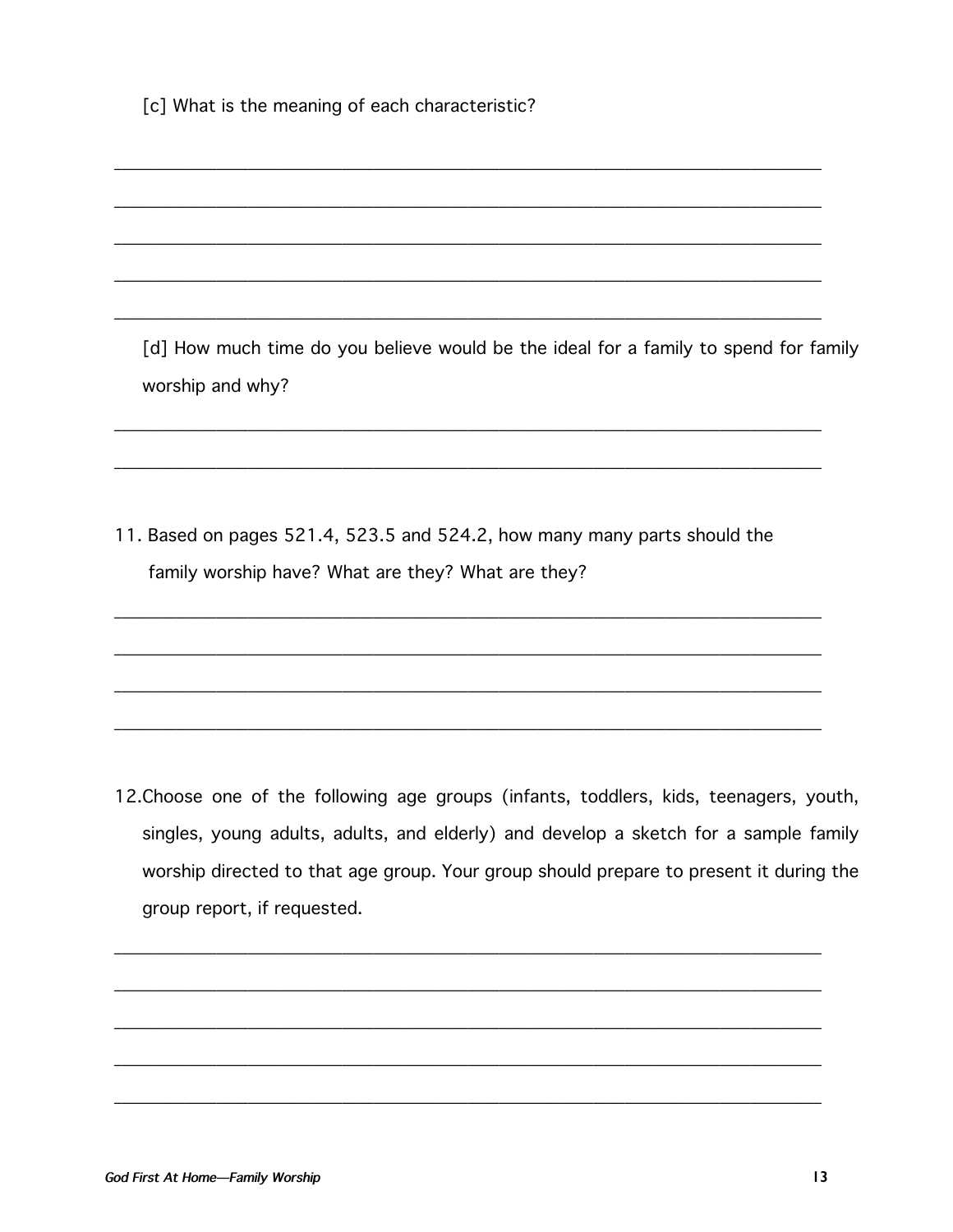## Notes: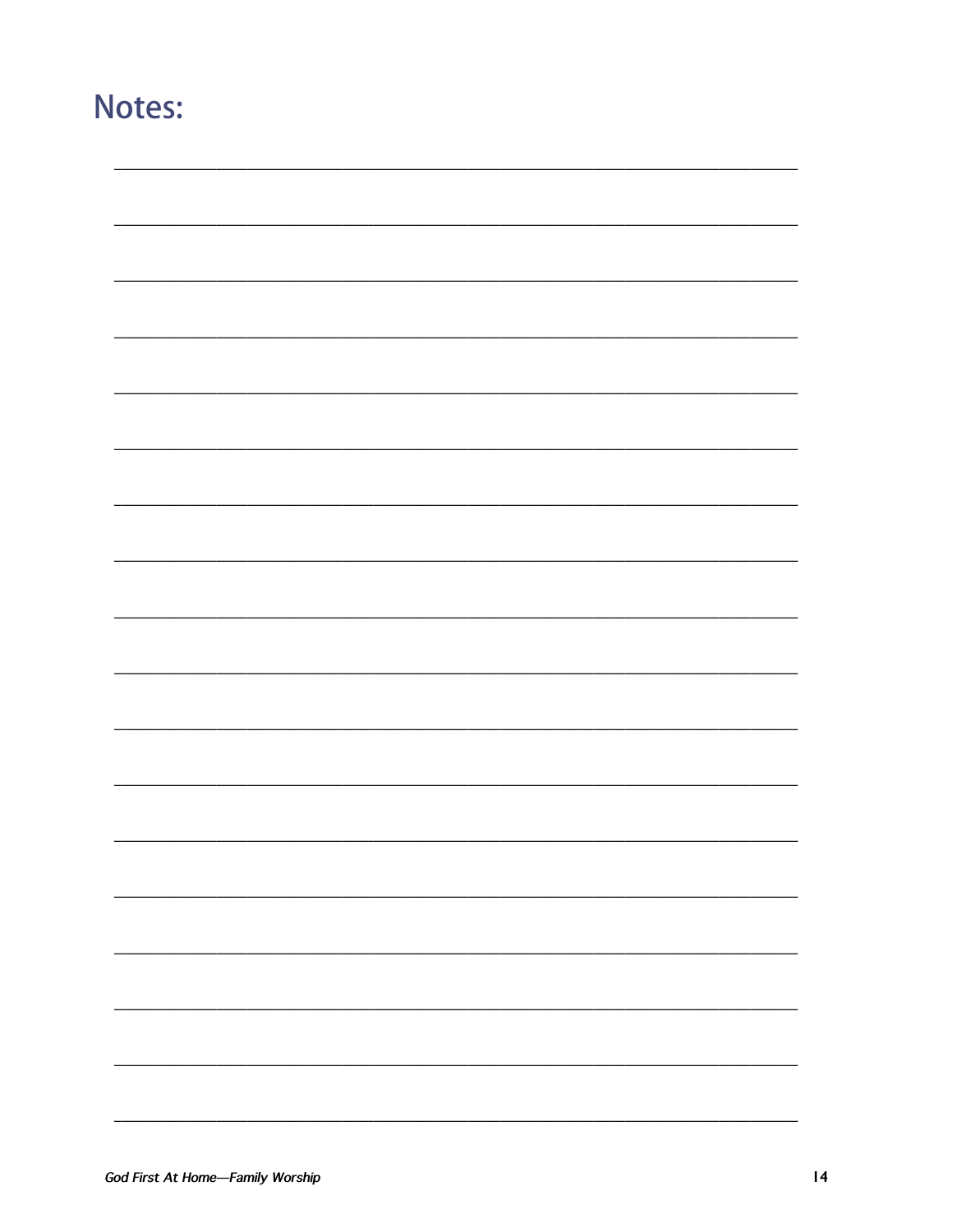## Notes: